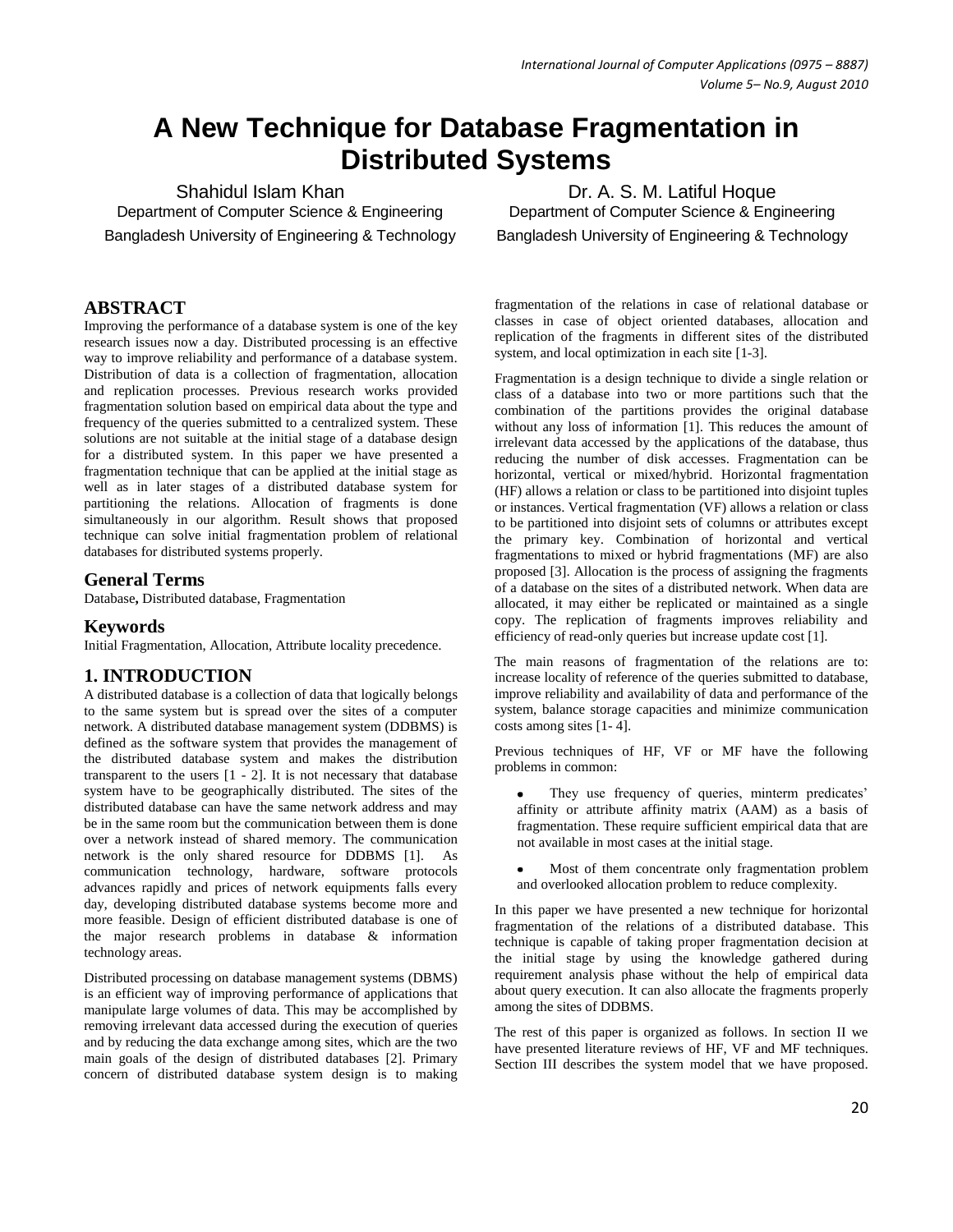### **2. LITERATURE REVIEW**

HF using min-term predicate is first proposed by Ceri et al. (1982) [5]. Navathe et al. (1984) used attribute usage matrix (AUM) and Bond energy algorithm to produce vertical fragments [6]. Navathe and Ra (1989) improved the previous work on VF by proposing an algorithm using a graphical technique [7]. Shin and Irani (1991) proposed knowledge based approach in which user reference clusters are derived from the user queries to the database and the knowledge about the data [8]. Ra (1993) presented a graph based algorithm for HF in which predicates are clustered based on the predicate affinities [9]. Chakravarthy et al. (1994) presented a partition evaluator to measure the goodness of a VF [10]. Navathe et al. (1995) proposed a MF technique. The input of the procedure comprises a predicate affinity table and an attribute affinity table [3]. Ozsu and Valduriez (1999) proposed an iterative algorithm COMMIN to generate a complete and minimal set of predicates from a given set of simple predicates [1]. Cheng et al. (2002) presented a genetic algorithm based fragmentation approach that treats horizontal fragmentation as a traveling salesman problem [11]. Bai oo et al. (2004) inputted predicate affinity matrix to build a predicate affinity graph thus define horizontal class fragments [4]. Ma et al. (2006) used an attribute uses frequency matrix (AUFM) and a cost model for VF [12]. Alfares et al. (2007) used AAM to generate groups based on affinity values [13]. Marwa et al. (2008) uses the instance request matrix to horizontally fragment object oriented database [14]. Abuelyaman (2008) proposed a static algorithm StatPart for VF [15]. Mahboubi H. and Darmont J. (2009) used predicate affinity for HF in data warehouse [16].

To the best of our knowledge, only Abuelyaman [15] provided a solution for initial fragmentation of relations of a distribution database. A randomly generated reflexivity matrix, a symmetry matrix and a transitivity module has been used to produce vertical fragments of the relations and no algorithm for horizontal fragmentation. But he could not justify his hypothesis that why it will produce good fragments.

#### **3. PROPOSED MODEL**

To solve the problem of taking proper fragmentation decision at the initial stage of a distributed database, we have provided a new technique of fragmentation. That is to fragment a relation horizontally according to locality of precedence of its attributes. Attribute locality precedence (ALP) can be defined as the value of importance of an attribute with respect to sites of distributed database. ALP table will be constructed by database designer for each relation of a DDBMS at the time of designing the database with the help of modified CRUD (Create, Read, Update, and Delete) matrix and cost functions. A block diagram of our system is depicted in Figure 1.



**Figure 1. Block diagram of the system**

A relation in a database contains different types of attributes those describe properties of the relation. But the important thing is that the attributes of a relation do not have same importance with respect to data distribution in different sites. According to above importance we can calculate locality precedence of each attribute for each relation and construct ALP table for the relations.

A data-to-location CRUD matrix is a table of which rows indicate attributes of the entities of a relation and columns indicate different locations of the applications [18]. It is used by the system analysts and designers in the requirement analysis phase of system development life cycle for making decision of data mapping to different locations [17], [18]. We have modified the existing CRUD matrix according to our requirement of HF and name it Modified Create, Read, Update, and Delete (MCRUD) matrix. It is a table constructed by placing predicates of attributes of a relation as the rows and applications of the sites of a DDBMS as the columns. We have used MCRUD to generate ALP table for each relation.

We treated cost as the effort of access and modification of a particular attribute of a relation by an application from a particular site. For calculating precedence of an attribute of a relation we take the MCRUD matrix of the relation as an input and use the following cost functions:

$$
C_{i,j,k,r} = f_C C + f_R R + f_U U + f_D D
$$
  
\n
$$
S_{i,j,k} = \sum_{i,j} \sum_{i,j} k_{i,j,k,r} \tag{1}
$$

$$
S_{i,j,k} = \sum_{\mathbf{r} = \mathbf{1}} \mathbf{C}_{i,j,k,\mathbf{r}} \tag{2}
$$

$$
S_{i, j, m} = Max (S_{i, j, k})
$$
\n
$$
S_{i, j, m} = \underbrace{S_{i, j, k}}_{\text{max}}
$$
\n(3)

$$
ALP_{ij} = S_{i,j,m} - \sum_{k \neq m}^{A_{i,j,k}} S_{i,j,k}
$$
\n(4)

$$
ALP_{i} = \sum_{j=1}^{l} ALP_{i,j}
$$
 (5)

Here  $f_C$  = frequency of create operation

 $f_R$  = frequency of read operation

 $f_U$  = frequency of update operation

 $f_D$  = frequency of delete operation

- $C$  = weight of create operation
- $R$  = weight of read operation

 $U =$  weight of update operation

- $D$  = weight of delete operation
- $C_{i,i,k,r}$  = cost of predicate j of attribute i accessed by application r at site k

 $S_{i, j, k}$  = sum of all applications' cost of predicate j of attribute i at site k

 $S_{i, j, m}$  = maximum cost among the sites for predicate j of attribute i

- $ALP_{i}$  = actual cost for predicate j of attribute i
- $ALP_i$  = total cost of attribute i (locality precedence)

For simplicity we have assumed that  $f_c$ ,  $f_R$ ,  $f_U$  and  $f_D=1$  and  $C=2$ ,  $R=1$ ,  $U=3$  and  $D=2$ . The justification of the assumption is that at the design time of a distributed database, the designer will not know the actual frequencies of read, delete, create and update of a particular attribute from different applications of a site and generally update incurs more cost than create and delete, and reading from database always incurs least cost.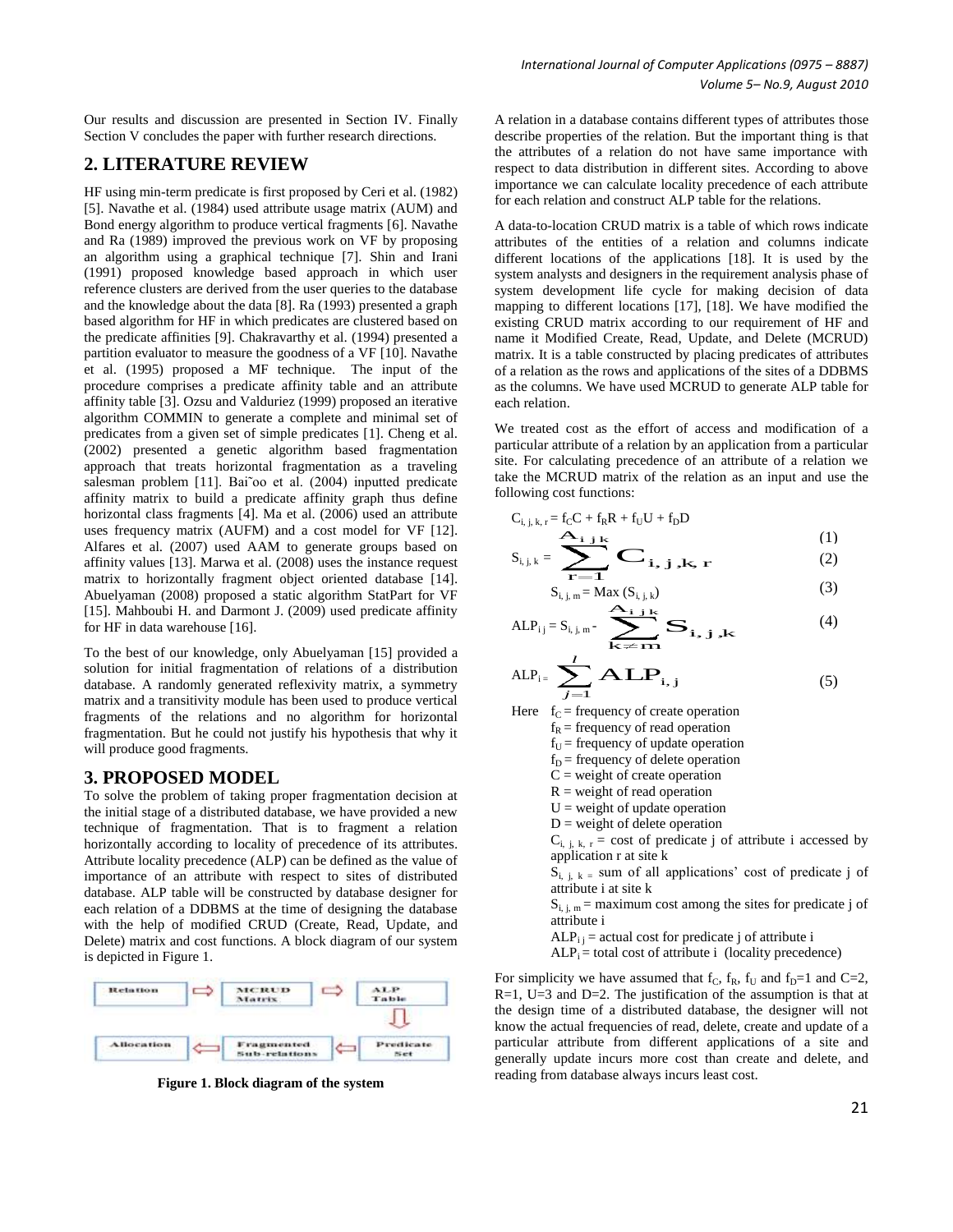After construction of ALP table for a relation, predicate set P will be generated for the attribute with highest precedence value in the ALP table. Finally each relation will be fragmented horizontally using the predicates of P as selection predicate. The procedures can be clearly understood from the following algorithm and pseudo code of Figure 2 and 3.



**Figure 2. FragmentationAllocation algorithm**

#### **4. RESULT AND DISCUSSION**

To justify our technique we have implemented a distributed banking database system. One of the relations of the database is Accounts shown in Table 1. Initially number of sites of the distributed system is three as shown in Figure 4.

|                                                         |  | <b>Table 1. Accounts relation</b> |  |
|---------------------------------------------------------|--|-----------------------------------|--|
| AccountNo   Type   CustId   OpenDate   Balance   BrName |  |                                   |  |

| Ассоциимо | т уре | Uustia | <b>OpenDate</b> | ранинсе | ргімаше |
|-----------|-------|--------|-----------------|---------|---------|
| 01        | Ind   | 001    | 20/1/09         | 12500   | Dhk     |
| 02        | Cor   | 002    | 23/1/09         | 35000   | Dhk     |
| 03        | Cor   | 003    | 28/2/09         | 5200    | Ctg     |
| 04        | Ind   | 004    | 25/3/09         | 15000   | Khl     |
| 05        | Cor   | 005    | 17/4/09         | 50000   | Dhk     |



**Figure 4. Distributed banking database system**

*Input:* MCRUD of a relation that to be fragmented *Output:* ALP table for that relation for  $(i = 1; i \leq T$ otalAttributes;  $i++)$ { for  $(j = 1; j \leq TotalPredict[s][j; j++)$ {  $MAX[i][j] = 0;$ for  $(k = 1; k \leq TotalStes; k++)$ { for ( r =1; r <= TotalApplications[k]; r++) */\* Calculating sum of all applications' cost of predicate j of attribute i at site k \*/* {  $C[i][j][k][r] = f_c * C + f_r * R + f_u * U + f_d * D$  $S[i][j][k]$  + =  $C[i][j][k][r]$ } If S[i][j][k] > MAX[i][j] */\*Find out at which site cost of predicate j is maximum\*/* {  $MAX[i][j] = S[i][j][k]$  $POS[i][j] = k$ }  $SumOther = 0$ for (  $r = 1$ ;  $r \le A[i][j][k][k]$ ;  $r++$ ) { If  $(r!=k)$  $SumOther + = S[i][j][r]$ } } ALPsingle[i][j] = S[i][j][POS[i][j]] – SumOther */\* actual cost for predicate j of attribute i \*/* }  $ALP[i] = 0$ for  $(j = 1; j \leq TotalPredicting [i]; j++)$  /\*calculating total *cost for attribute i (locality precedence)\*/* {  $ALP[i]$  + =  $ALPsingle[i][j]$ } }

**Figure 3. ALP-table-construction Pseudo-code** 

#### **4.1 Construction of MCRUD Matrix**

We have constructed the MCRUD matrix for the Accounts relation in the requirement analysis phase. Part of MCRUD matrix is shown in Figure 5.

| <b>Site.Application</b>            |                         | Sitel                    |             |             | Site <sub>2</sub> |             |             | Site3 |     |
|------------------------------------|-------------------------|--------------------------|-------------|-------------|-------------------|-------------|-------------|-------|-----|
| <b>Entity.Attribute.Predicates</b> | Apl                     | Ap2                      | Ap3         | Apl         | Ap2               | Ap3         | Apl         | Ap2   | Ap3 |
| Accounts .AccountNo<10000          | c                       |                          | <b>RU</b>   |             |                   |             |             |       | R   |
| Accounts.AccountNo>=10000          |                         | R                        |             |             |                   |             |             |       |     |
| Accounts.Type=Ind                  | <b>CRD</b>              | RU                       | <b>RUD</b>  |             | R                 |             |             |       |     |
| Accounts.Type=Cor                  |                         | $\overline{\mathrm{RU}}$ | R           |             |                   |             | <b>CRUD</b> | RU    | R   |
|                                    |                         |                          |             |             |                   |             |             |       |     |
|                                    |                         |                          |             |             |                   |             |             |       |     |
|                                    |                         |                          |             |             |                   |             |             |       |     |
| Accounts.Balance<50000             | $\overline{\textbf{R}}$ |                          | R           |             |                   | <b>CRUD</b> |             |       | R   |
| Accounts.Balance>=50000            |                         | CR                       |             |             |                   |             |             |       |     |
| Accounts.BrName=Dhk                | <b>CRUD</b>             | RU                       | <b>CRUD</b> |             |                   | R           | R           |       |     |
| Accounts.BrName=Ctg                |                         | R                        |             | <b>CRUD</b> | <b>CRUD</b>       | R           |             | R     |     |
| Accounts.BrName=Khl                |                         |                          |             |             |                   |             | <b>CRUD</b> | RD    | CRU |

**Figure 5. MCRUD matrix of Accounts**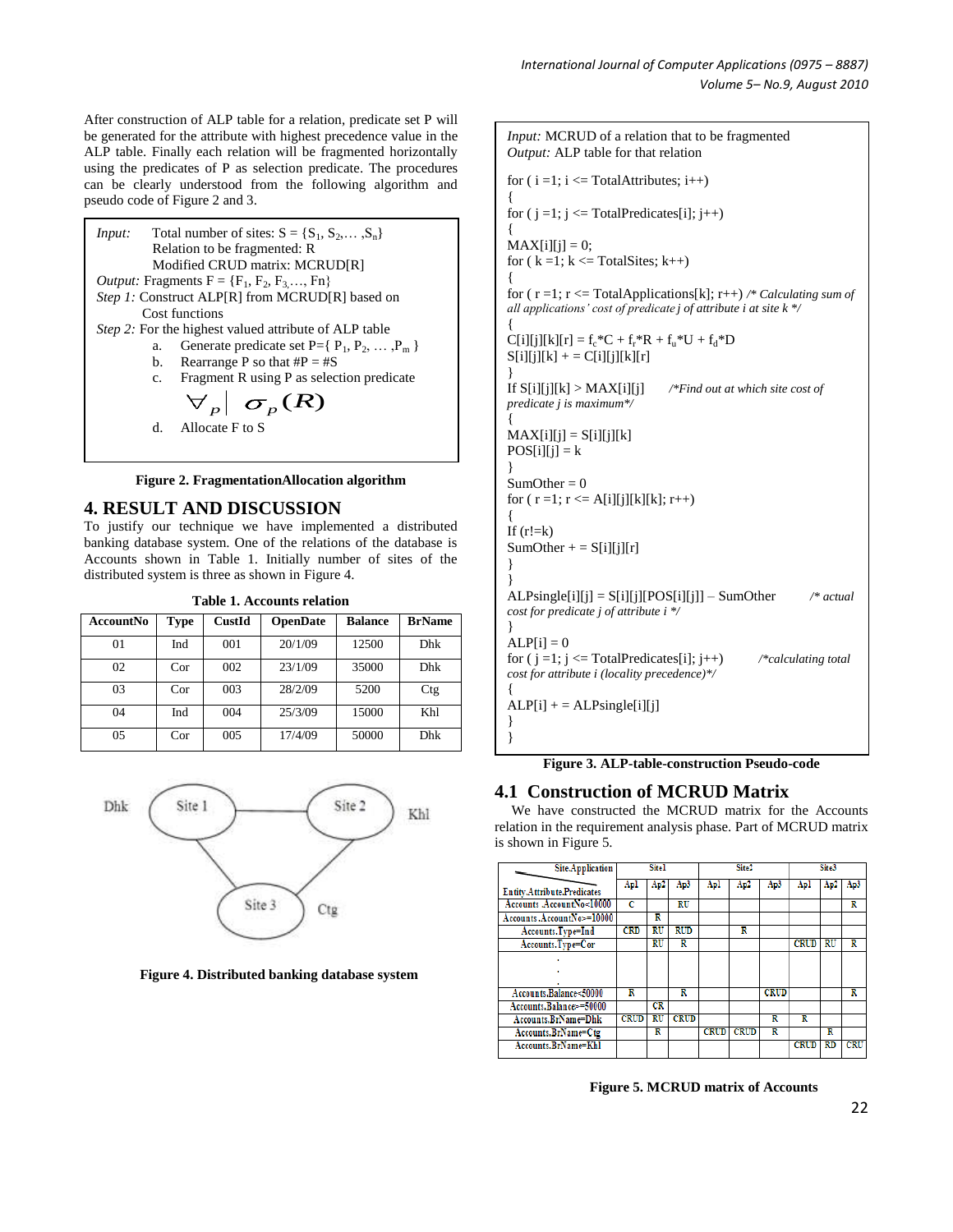# **4.2. Calculation of ALP**

We have calculated locality precedence of each attribute from the MCRUD matrix of Accounts relation according to the cost functions of equation (1)-(5). Calculating the locality precedence of the attribute BrName is shown in Figure 6-8.

| <b>Site.Application</b>            |             | <b>Site1</b> |                          |             | Site <sub>2</sub> |             |                         | Site3 |                         |
|------------------------------------|-------------|--------------|--------------------------|-------------|-------------------|-------------|-------------------------|-------|-------------------------|
|                                    | Apl         | Ap2          | Ap3                      | Apl         | Ap2               | Ap3         | Apl                     | Ap2   | Ap3                     |
| <b>Entity.Attribute.Predicates</b> |             |              |                          |             |                   |             |                         |       |                         |
| Accounts .AccountNo<10000          | c           |              | $\overline{\mathrm{RU}}$ |             |                   |             |                         |       | R                       |
| Accounts .AccountNo>=10000         |             | R            |                          |             |                   |             |                         |       |                         |
| Accounts.Type=Ind                  | <b>CRD</b>  | RU           | <b>RUD</b>               |             | R                 |             |                         |       |                         |
| Accounts.Type=Cor                  |             | $_{\rm RU}$  | R                        |             |                   |             | <b>CRUD</b>             | πU    | R                       |
|                                    |             |              |                          |             |                   |             |                         |       |                         |
|                                    |             |              |                          |             |                   |             |                         |       |                         |
|                                    |             |              |                          |             |                   |             |                         |       |                         |
| Accounts.Balance<50000             | R           |              | R                        |             |                   | <b>CRUD</b> |                         |       | $\overline{\textbf{R}}$ |
| Accounts.Balance>=50000            |             | CR           |                          |             |                   |             |                         |       |                         |
| Accounts.BrName=Dhk                | <b>CRUD</b> | RU           | <b>CRUD</b>              |             |                   | R           | $\overline{\mathbf{R}}$ |       |                         |
| Accounts.BrName=Ctg                |             | R            |                          | <b>CRUD</b> | <b>CRUD</b>       | R           |                         | R     |                         |
| Accounts.BrName=Khl                |             |              |                          |             |                   |             | <b>CRUD</b>             | RD    | <b>CRU</b>              |
|                                    |             |              |                          |             |                   |             |                         |       |                         |

**Figure 6. ALP cost for BrName=Dhk**

According to the cost functions, value of the predicate BrName=Dhk is  $(8+4+8) - (1+1) = 18$ , BrName=Ctg is  $(8+8+1)$  –  $(1+1) = 15$  and BrName=Khl is  $(8+3+6) - 0 = 17$ . So ALP of  $BrName = 18+15+17 = 50.$ 

| <b>Site.Application</b>            |             | <b>Site1</b>             |                          |             | Site <sub>2</sub> |             |             | Site3                    |            |
|------------------------------------|-------------|--------------------------|--------------------------|-------------|-------------------|-------------|-------------|--------------------------|------------|
|                                    | Apl         | Ap2                      | Ap3                      | Apl         | Ap2               | Ap3         | Apl         | Ap2                      | Ap3        |
| <b>Entity.Attribute.Predicates</b> |             |                          |                          |             |                   |             |             |                          |            |
| Accounts .AccountNo<10000          | c           |                          | $\overline{\mathrm{RU}}$ |             |                   |             |             |                          | R          |
| Accounts .AccountNo>=10000         |             | R                        |                          |             |                   |             |             |                          |            |
| Accounts.Type=Ind                  | <b>CRD</b>  | RU                       | <b>RUD</b>               |             | R                 |             |             |                          |            |
| Accounts.Type=Cor                  |             | $\overline{\mathrm{RU}}$ | R                        |             |                   |             | <b>CRUD</b> | $\overline{\mathrm{RU}}$ | R          |
|                                    |             |                          |                          |             |                   |             |             |                          |            |
|                                    |             |                          |                          |             |                   |             |             |                          |            |
|                                    |             |                          |                          |             |                   |             |             |                          |            |
| Accounts.Balance<50000             | R           |                          | R                        |             |                   | <b>CRUD</b> |             |                          | R          |
| Accounts.Balance>=50000            |             | CR                       |                          |             |                   |             |             |                          |            |
| Accounts.BrName=Dhk                | <b>CRUD</b> | RU                       | <b>CRUD</b>              |             |                   | R           | R           |                          |            |
| Accounts.BrName=Ctg                |             | $\overline{\mathbf{R}}$  |                          | <b>CRUD</b> | <b>CRUD</b>       | R           |             | $\overline{\mathbf{R}}$  |            |
| Accounts.BrName=Khl                |             |                          |                          |             |                   |             | <b>CRUD</b> | $_{RD}$                  | <b>CRU</b> |

**Figure 7. ALP cost for BrName=Ctg**

| <b>Site.Application</b>            |             | <b>Site1</b> |                          |             | Site <sub>2</sub> |             |                         | Site3     |                         |
|------------------------------------|-------------|--------------|--------------------------|-------------|-------------------|-------------|-------------------------|-----------|-------------------------|
|                                    | Apl         | Ap2          | Ap3                      | Apl         | Ap2               | Ap3         | Apl                     | Ap2       | Ap3                     |
| <b>Entity.Attribute.Predicates</b> |             |              |                          |             |                   |             |                         |           |                         |
| Accounts .AccountNo<10000          | c           |              | $\overline{\mathrm{RU}}$ |             |                   |             |                         |           | $\overline{\textbf{R}}$ |
| Accounts .AccountNo>=10000         |             | R            |                          |             |                   |             |                         |           |                         |
| Accounts.Type=Ind                  | <b>CRD</b>  | RU           | <b>RUD</b>               |             | R                 |             |                         |           |                         |
| Accounts.Type=Cor                  |             | RU           | R                        |             |                   |             | <b>CRUD</b>             | <b>RU</b> | R                       |
|                                    |             |              |                          |             |                   |             |                         |           |                         |
|                                    |             |              |                          |             |                   |             |                         |           |                         |
|                                    |             |              |                          |             |                   |             |                         |           |                         |
| Accounts.Balance<50000             | R           |              | R                        |             |                   | <b>CRUD</b> |                         |           | R                       |
| Accounts.Balance>=50000            |             | CR           |                          |             |                   |             |                         |           |                         |
| Accounts.BrName=Dhk                | <b>CRUD</b> | RU           | <b>CRUD</b>              |             |                   | R           | $\overline{\textbf{R}}$ |           |                         |
| Accounts.BrName=Ctg                |             | R            |                          | <b>CRUD</b> | <b>CRUD</b>       | R           |                         | R         |                         |
| Accounts.BrName=Khl                |             |              |                          |             |                   |             | <b>CRUD</b>             | <b>RD</b> | CRU                     |

**Figure 8. ALP cost for BrName=Khl**

# **4.3 Construction of ALP Table**

ALP values of all the attributes of the Accounts relation was computed from its MCRUD matrix. The attribute with highest precedence value will be treated as most important attribute for fragmentation. Table II shows the ALP table for Accounts relation.

**Table 2. ALP table of Accounts relation**

| <b>Attribute Name</b> | <b>Precedence</b> |
|-----------------------|-------------------|
| AccountNo             | 6                 |
| Type                  | 22                |
| CustId                | 6                 |
| OpenDate              | 7                 |
| <b>Balance</b>        | 10                |
| <b>BrName</b>         | 50                |

## **4.4 Generation of Predicate Set**

Predicate set was generated for BrName, the attribute with highest locality precedence of Accounts relation.

P= {p1: BrName=Dhk, p2: BrName=Ctg, p3: BrName= Khl}

# **4.5 Fragmentation of Relation**

According to the predicate set P, Account relation was fragmented and allocated to 3 sites shown in table III- V.

**Table 3. Part of Accounts relation allocated to site 1**

| <b>AccountNo</b> | <b>Type</b> | CustId | <b>OpenDate</b> | <b>Balance</b> | <b>BrName</b> |
|------------------|-------------|--------|-----------------|----------------|---------------|
| 01               | Ind         | 001    | 20/1/09         | 12500          | <b>Dhk</b>    |
| 02               | Cor         | 002    | 23/1/09         | 35000          | Dhk           |
| 05               | Cor         | 005    | 17/4/09         | 50000          | Dhk           |

**Table 4. Part of Accounts relation allocated to site 2**

| Account No   Type   CustId   OpenDate |     |     |         | <b>Balance   BrName</b> |     |
|---------------------------------------|-----|-----|---------|-------------------------|-----|
| 04                                    | Ind | 004 | 25/3/09 | 15000                   | Khl |

**Table 5. Part of Accounts relation allocated to site 3**

|    |     |     | Account No   Type   CustId   OpenDate | <b>Balance BrName</b> |     |
|----|-----|-----|---------------------------------------|-----------------------|-----|
| 03 | Cor | 003 | 28/2/09                               | 5200                  | Ctg |

## **4.6 Addition of a New Site to DDBMS**

We have added another site in Dhk to the current DDBMS (see Figure 9). In this case the fragment in site 1 re-fragmented horizontally based on next higher precedence attribute of ALP table.



**Figure 9. DBDS after new site added in Dhk**